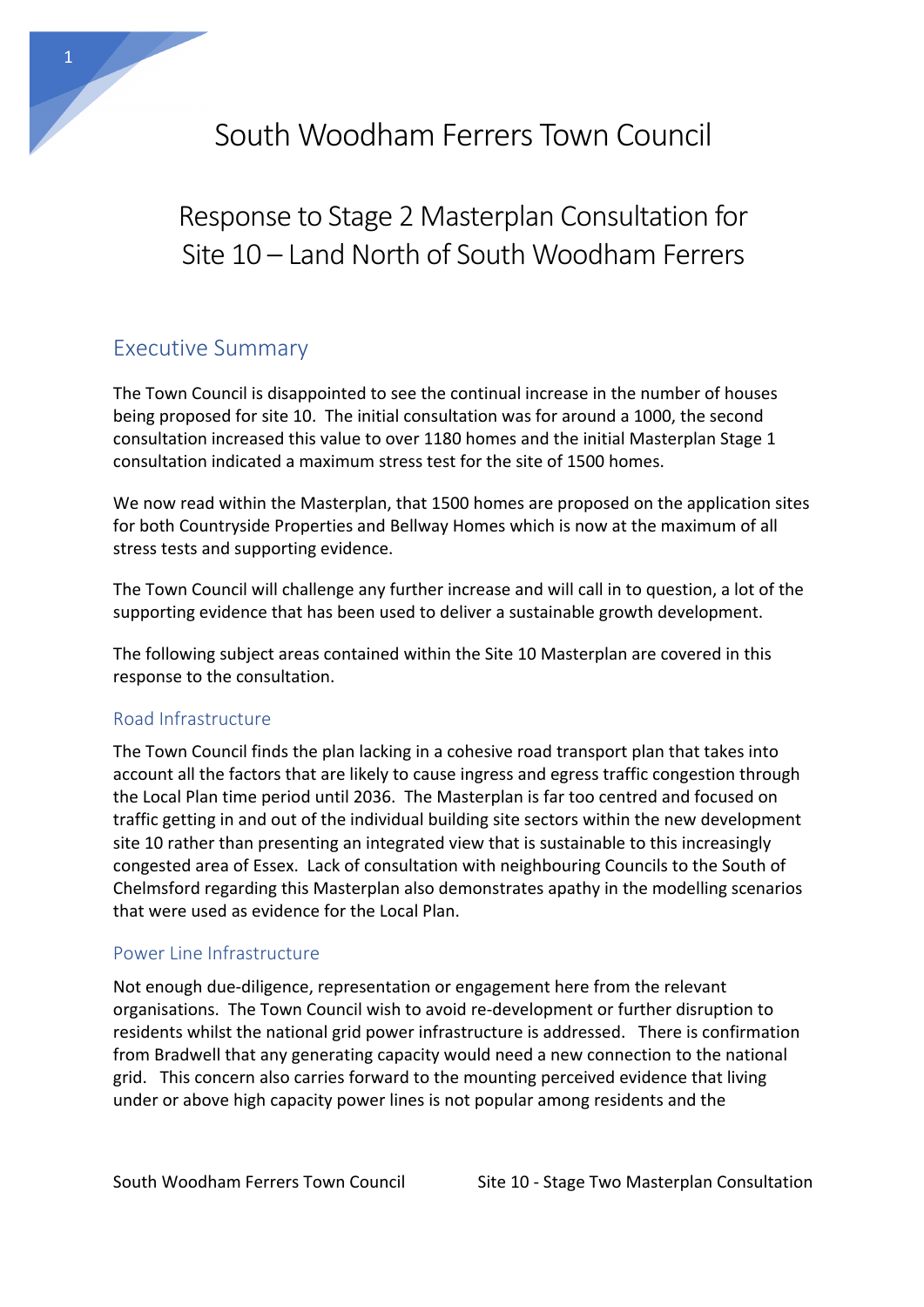Masterplan has sports fields, a new primary school and a care home located very close to the current overhead power line route that bisects the Masterplan site.

### Sports & Recreation Facilities

The Town Council is concerned that Chelmsford City Council has already not readily engaged with the Town Council have shown very little consultation evidence to the specific local needs of South Woodham Ferrers. We believe the new proposed sports recreational areas are being too heavily decided on Chelmsford-centric commercial service operations of the City Council and not based on local residential need.

### Environmental Infrastructure

The Town Council believe there is a lot of conflicting evidence and references within the Masterplan where it contradicts the evidence presented to City Councillors who approved the Local Plan. We also believe that processes to acquire the necessary due-diligence and evidence were not followed where it was suspected that such evidence would harm the progression of the Local Plan. Lack of such process (when compared with other sites in the Local Plan) are likely to provide grounds for a judicial review.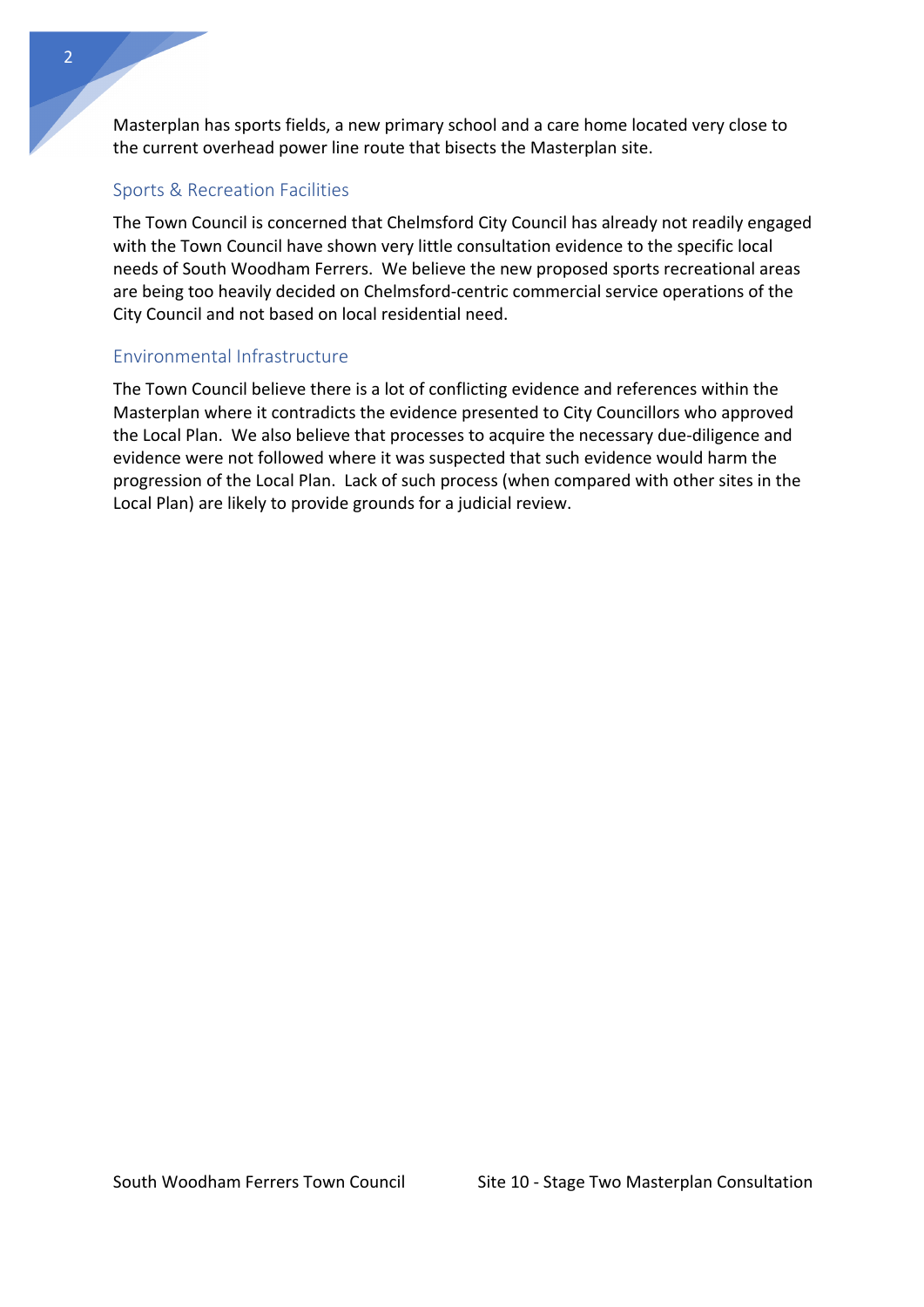# Road Infrastructure

The Town Council's response to the consultation in regard to Road Infrastructure can be broken down into the following areas.

- 1) Site 10 Ingress & Egress and junction priority on the B1012 Burnham Road.
- 2) Average speed of through traffic creating new desired routeing
- 3) The number of surface-based crossing points to create an integrated community
- 4) The Ingress and Egress from the town through to county dispersal routes
- 5) The effect of new regional and national road infrastructure on the whole town's locality.

Site 10 Ingress & Egress junction Priority on to the B1012 Burnham Road and B1418 Bicknacre road

We note the following from the Masterplan.

The proposal to create three new junctions on the above-mentioned roads adding to the four roundabout junctions that are already present on this road.

The Town Council's concerns here are to do with the modelling and peak-hour priority flows of these junctions. Traffic models conducted in 2016 which formed part of the evidence base for the Local Plan are out-of-date to be used credibly as evidence of a sustainable throughput of peak traffic on the Burnham Road. The standard roundabout priority systems will give priority to traffic from the new development that will be detrimental to the current town's four access points through to the out-of-town road systems.

All modelling would require some form of peak time light control at the four current junctions to maintain the balance of access between through traffic, traffic from the existing town and traffic from new site 10. If there is no linkage here between the junctions, traffic flow at peak times will be a lot slower than that which could be achieved with the correct modelling and linking of control systems.

The Town Council does not support the view that the details should be decided and presented at the individual planning application stage. Planning applications will handle road junctions specifically individualised for each area a planning application is submitted within the application site and will not provide a cohesive and joined up model for traffic management within the town.

The Masterplan is the last stage of the process where a co-ordinated set of junction improvements can be presented. The Local Plan lacks the detail and indeed, the Local Plan consultation stated that the detail will come in the Master planning process. The Town Council does not believe the process adopted that readily shifts accurate modelling and coordinated designs further back to the planning application stage is a sound one for determining the needs of sustainable traffic priorities and flows for the proposed new junctions.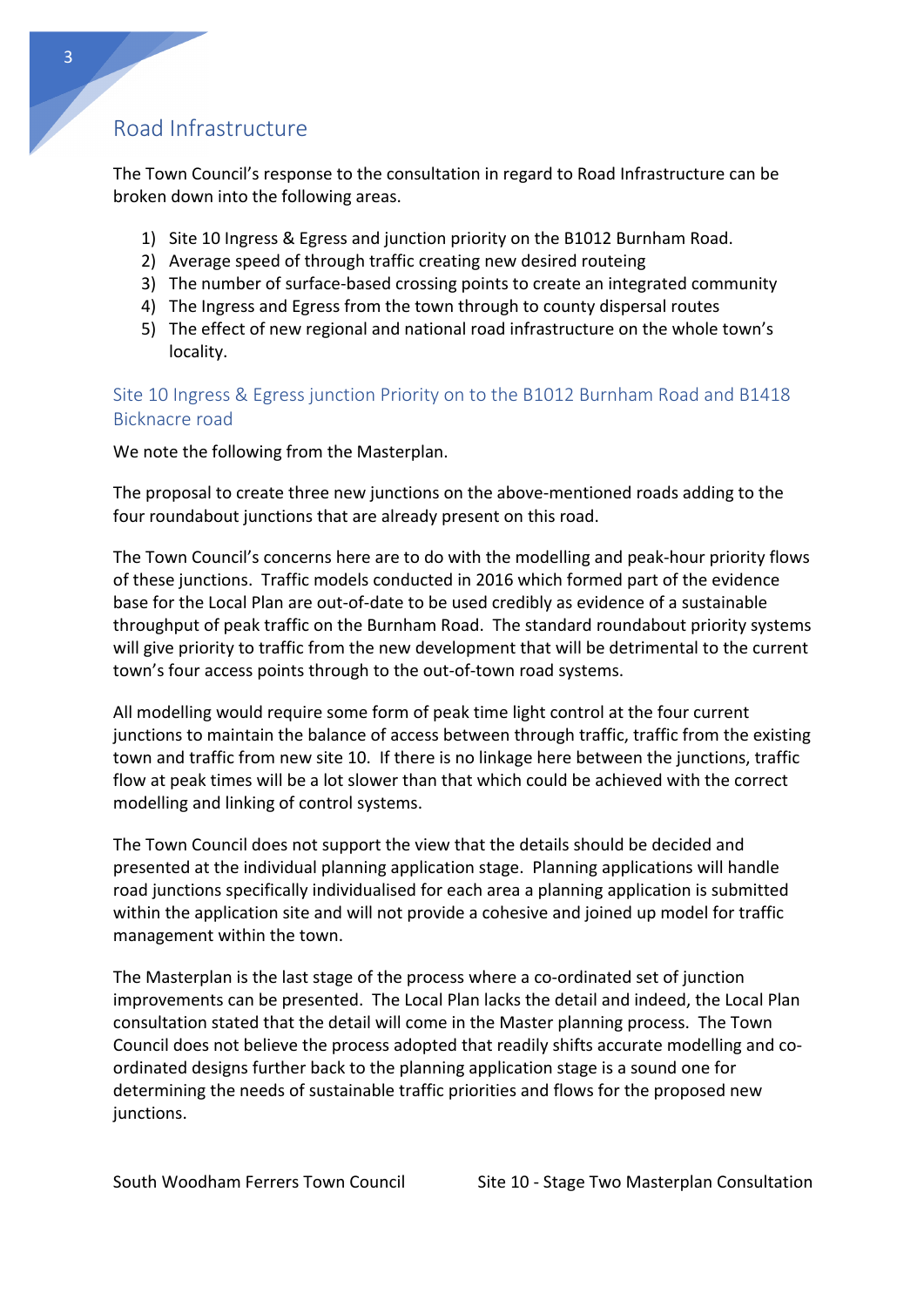## Average speed of through traffic creating new desired routeing

The Town Council notes the proposal to reduce the speed of the B1012 to 40 MPH and also notes there will be 6 junctions on this 1.5 mile stretch of road between the Hamberts Road Roundabout (known as the Maldon roundabout being the furthest East on the plans) and the Shaw Farm Roundabout (being the furthest West on the plans)

Whereas the Town Council in general supports the 40 MPH speed limit on this stretch of road, the new proposals will create an increased number of 'start and stops' required to transverse the road. This will reduce acceleration and hence speed even further, especially of goods vehicles and heavy load lorries. Add the gradient-factor of the road and the inability of goods vehicles to either gain momentum on the incline and/or drive on-thebreaks during the decline, we believe the average speed of this road will reduce to 20 MPH outside the peak times, and  $5 - 10$  MPH during the peak. This in turns increases low gear, high engine revolutions in fully laden lorries and significantly increases resonating vibrations and noise pollution to the school and houses that border the road.

This analysis leads the Town Council to believe that a new preferred route issue will emerge, as it will be easier to cut through the existing town along the Ferrers Road between the two mentioned roundabouts. This route although longer, has the benefit of the through traffic receiving 66% of the priority routing through the town at each of the three roundabout junctions. Any well-meant junction improvements for turning left from the Ferrers Road onto the A132 to service the existing town will only improve the attractiveness of this new desired through-route.

The Town Council cannot support a site scheme which increases traffic through the current town causing a detrimental problem for our existing residents.

### The number of surface-based crossing points to create an integrated community

We note the increased number of crossing points within the Masterplan located on the Burnham Road. The Town Council believes that with a 40 MPH limit, all crossing points will have to be controlled and this control, whilst needed for the safer crossing of the road, will add to congestion issues if the crossings and the controlled junction priorities are not deployed as an logical, co-ordinated system. If the average speed is slower, we believe more risk may be taken by people crossing the road 'ahead' of the control provided by lights.

The Town Council also believes that for the whole of Site 10, there is a significant issue with the desired route through to the William De Ferrers secondary school which will service the whole town. The Masterplan is very good at encouraging cycling and walking and the Town Council naturally supports these initiatives. We also believe that the desired route to the school for around 40% of the new site 10 will be via cycleways and paths that link through to Scholars Walk and the existing pedestrian and cycle underpass that crosses the railway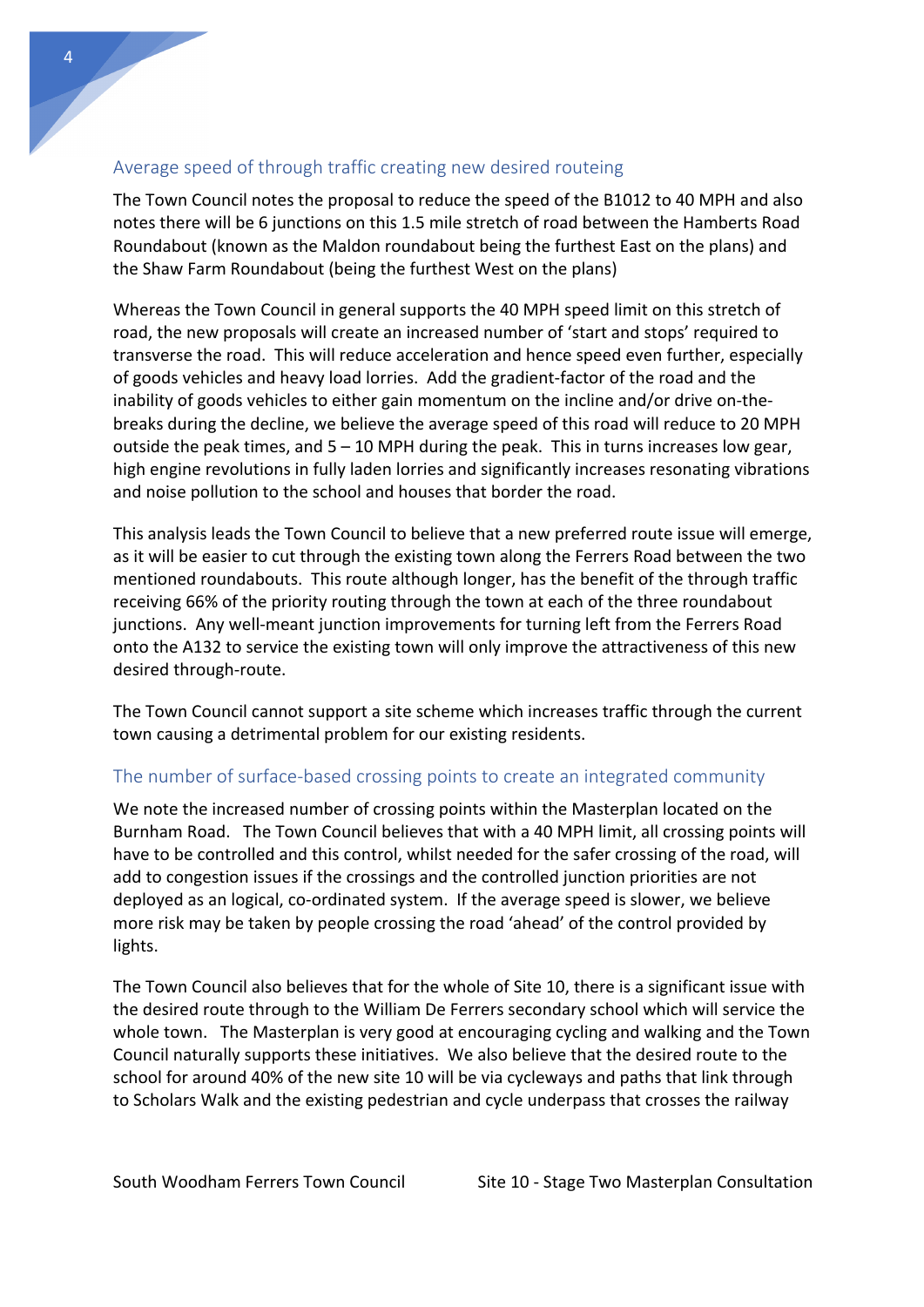line. The remaining 30% will cross at the Hullbridge Road junction, 5% at Shaw Farm and 25% at the new junction servicing the eastern side of the site 10 development.

The Town Council is concerned that the early years of secondary school are the years where risk taking versus common sense are most demonstratable and crossing the Burnham Road at surface level with its increased traffic flows; car drivers in stop-start-accelerate driving habits all contribute to a belief that utilising surface based crossing points for all of the crossings, especially on the desired route to the secondary school is not a safe, resilient or sustainable approach.

The Town Council does not support bridges at any location due to the close proximity of houses and the privacy issues that are generated by footbridges. However, for the crossing point 4 (The existing bridleway) and crossing point 5 new junction North of Hamberts Road, the Town Council would possibly support underpasses provided they are wide, can accommodate mobility assistance users in icy weather, are not too long to create a crime black spot, are well lit, are 24/7 CCTV camera monitored and can be clearly demonstrated that they will not flood in heavy or even medium-fall rain. The Town Council will not support unsafe underpasses and will actively campaign against the building of and/or closure of any underpass that does not demonstrate safety and confidence with cyclists and pedestrians.

With underpasses at these two points, a safe non surface route to the secondary school is created that would also be the desired route for 65% of the secondary school age population residing on site 10. The Town Council would also support any action to remove the bridleway status of the crossing south of the Burnham Road as there is no need to maintain this ancient status across the road.

Until we see evidence of safety concerns being presented, the Town Council cannot support the development of Site 10.

## The Ingress and Egress from the town through to county dispersal routes

The Town Council is concerned about the increased level of traffic being generated the regional area and the lack of anything in the Masterplan that deals with the wider Ingress and Egress regional traffic flows.

The Town Council notes the preferred route submitted by Maldon District Council and Essex County Council in response to the Initial Bradwell Consultation. This clearly states that Essex County Council and Maldon District Council are in agreement that strategic route 1 (The blue route) is the preferred option for the route from Bradwell to South Woodham Ferrers and the start of Site 10.

This option improves all the flows within the Maldon Council Boundary but moves the pinch point to Hamberts Road Roundabout and the subsequent flow through the new expanded town. The Town Council can see no evidence that this new flow of traffic has been correctly modelled or integrated with the Site 10 Development traffic flows.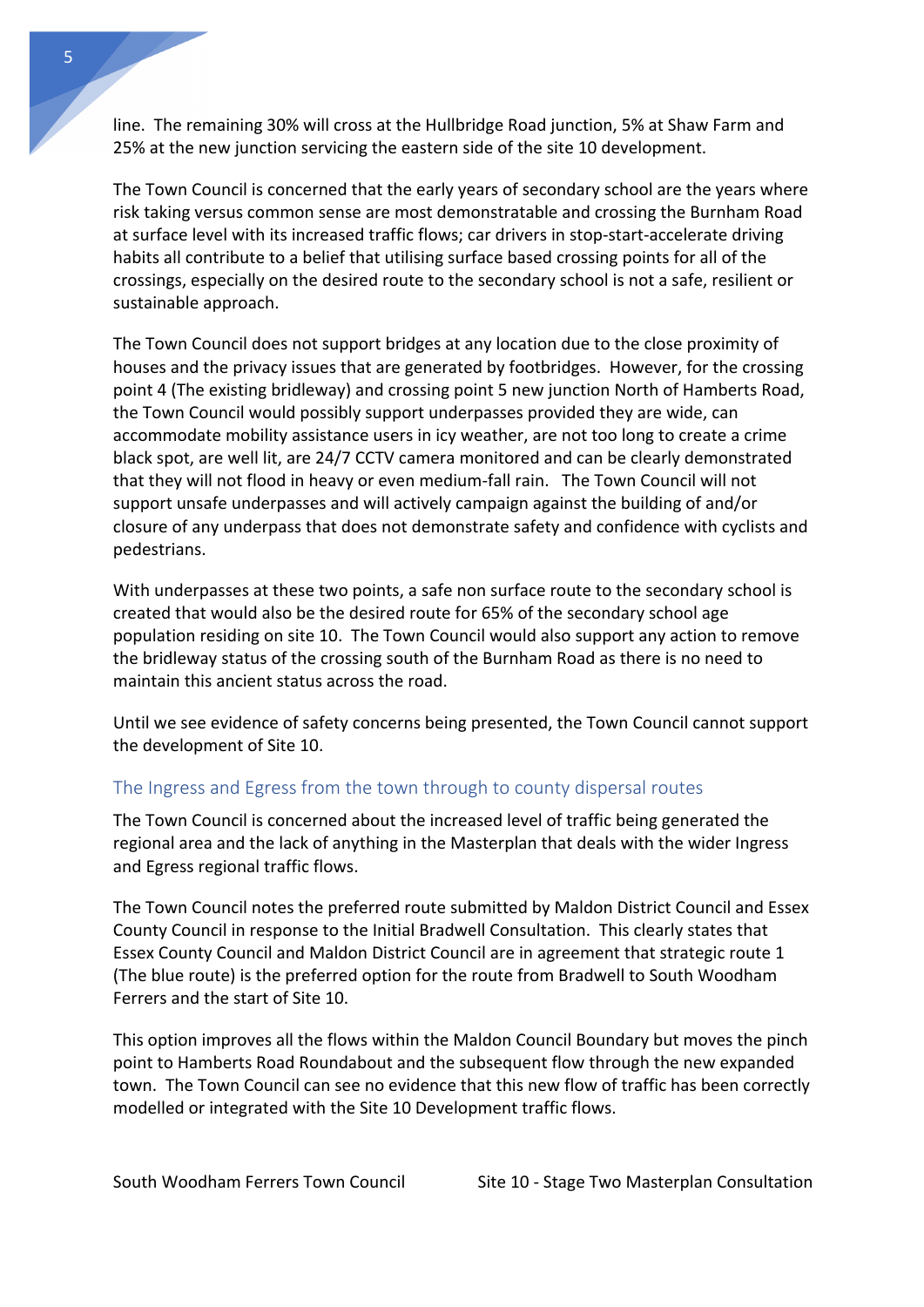The process that determined the new traffic responsibility was 'Bradwell's to solve' even though the Local Plan was unapproved when the information became available has clearly not delivered the required evidence base for Site 10. The Town Council therefore believes and concludes that process followed which lead to the approval and adoption of the Local Plan is no longer sound.

The Town Council believes that the current road infrastructure from The Hamberts Road Roundabout through to the Rettendon Turnpike interchange is unable to cope with the modest increased traffic flows originally forecasted in 2016. Indeed the 2016 survey clearly demonstrated that the roads would be over capacity by 2036 even without the Bradwell increase and expansion of the Maldon district council area as a series of dormitory-based housing sites. As such, the Town Council cannot support any development of Site 10 without seeing a cohesive transport model carried out and agreed that addresses all concerns regarding proposed traffic flows and the handling of peak time traffic.

The Town Council believes that the fundamental modelling and forecasting that has been carried out is too Chelmsford City centric. Whereas the models for the City of Chelmsford and its contiguous parishes were very comprehensively created and fully support the evidence base for the Sites within Chelmsford City and the contiguous Parishes, this level of detail was clearly missing in any of the impact assessments and evidence base for the Site 10 at South Woodham Ferrers, especially as site 10 was the second largest site area and a strategic growth site. The email communication was that this would all be addressed at the Masterplan stage. As such, the process by which the Local Plan was presented for adoption, and the subsequent Masterplan failing to present the level of detail required for road infrastructure in the immediate areas surrounding Site 10, is clearly no longer sound.

The traffic flows of South Woodham Ferrers significantly differ from those of the Central Chelmsford conurbations. Being a dormitory town, with very little local employment and very little new employment offered by the Masterplan, our peak traffic hours are earlier in the morning and later in the afternoon than the central Chelmsford area and parishes. Our primary flows are to Chelmsford, Basildon, Southend and the A13/A12 routes to the M25. Very little joined up thinking has been carried out with the neighbouring boroughs to the south of Chelmsford when compared to the evidence based presented in conjunction with the neighbouring boroughs for the northern semis-sphere around Chelmsford. The Town Council was led to believe that the required detail would be available as supporting evidence at the Masterplan stage for site 10. We see no examples or evidence of this duediligence on spatial traffic flows for South Woodham Ferrers and the surrounding southern semi-sphere boroughs contained within the Masterplan so we now find the process followed to produce and secure adoption of the Chelmsford Local Plan , and the Masterplan derived from it, is no longer sound. The Town Council cannot support the Site 10 Masterplan until the required level of due diligence has been completed and presented as part of the Masterplan process.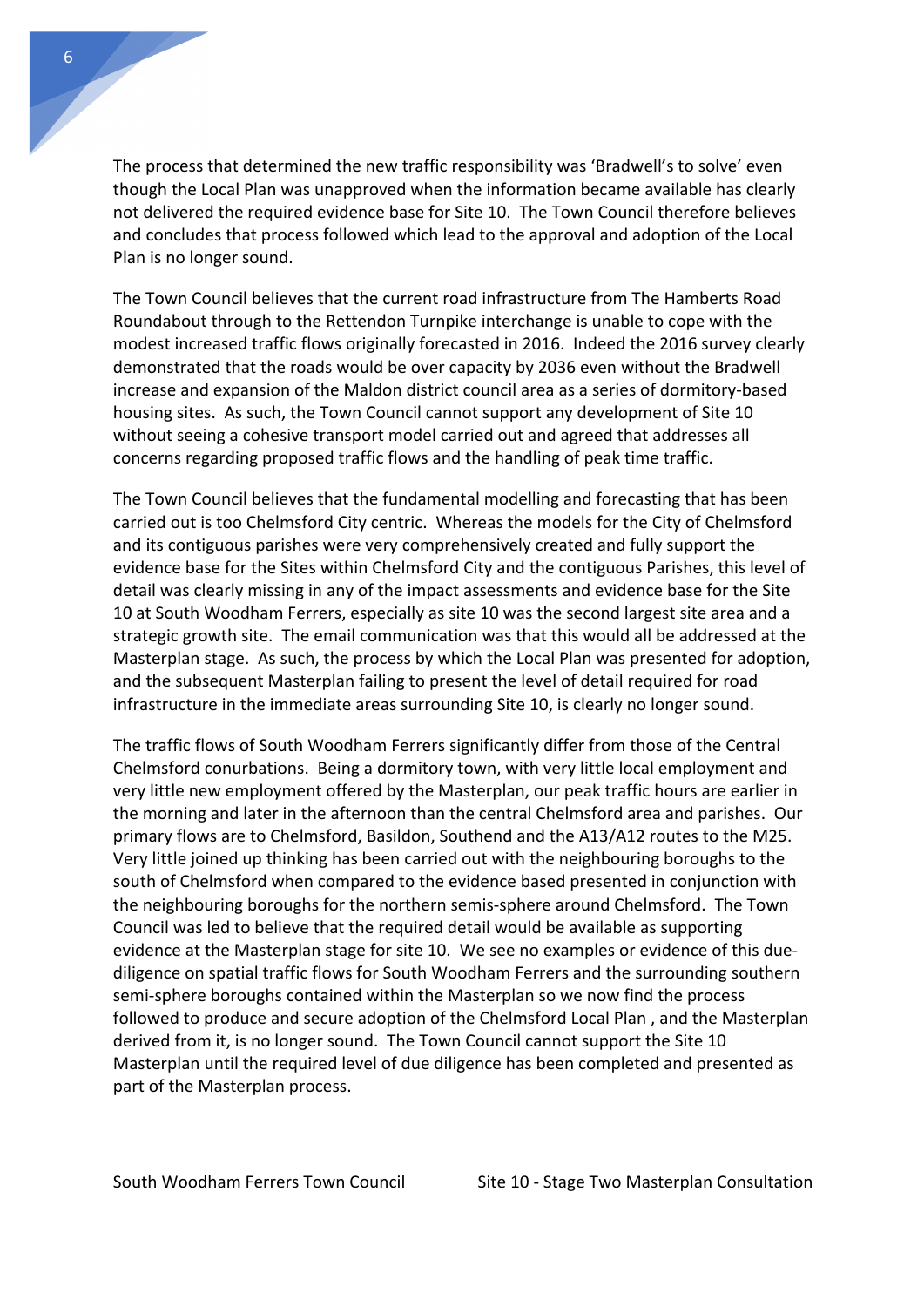## The effect of new regional and national road infrastructure on the whole town's locality

As much as the Chelmsford City Local Plan, and the Masterplan derived from it, concentrate on the immediate area surrounding Site 10, The Town Council believes the unique position of South Woodham Ferrers relative to the county's main trunk routes will create significant increased road dispersal problems for its residents.

The Town Council is fully aware that 'junction improvements' within the Town Parish may provide some minimal benefit to very local, school-run level traffic issues. The Town Council believes that such schemes will just push the peak time queues further along the road to the Rettendon Turnpike junction and beyond.

The dispersal at Rettendon Turnpike is primarily going to be the A130 as the other route out through Wickford and the Nevendon Road is already heavily congested with Wickford and Runwell traffic.

The Town Council does not believe any proposed improvements at Rettendon Turnpike will reduce peak traffic congestion, but moreover, just continue to push congestion further to the A130 pinch points, being the A12 / A130 junction and the A127/ A130 junction. The Town Council cannot support development of a site that will both increase and push the peak congestion for 80% of our car-based residents further along the road, especially as we can now clearly demonstrate that the A130 will see significant traffic flow increases based on the following.

- a) The new Lower Thames Crossing will create a new desire route for A12 traffic from North Chelmsford and beyond through into Kent and Europe. Faced with the option of crossing northbound under the Thames, veering to the left for a few miles, joining the M25 for another few miles before exiting on the A12 and going eastbound to Boreham and beyond, the preferred route will be to turn left from the Lower Thames Crossing, follow the A13 round to the A130 and A12 (as this avoids the M25 and the low priority for right turn off the M25 onto the A12)
- b) The new north Chelmsford link road will extend this desire route even further as when it is completed, it will create a new desire route from Braintree and beyond through to Kent again using the A130/A13 route and the Lower Thames Crossing. The current desire route from Braintree and north of Braintree is to turn right on the A120 to Stansted, travel down on the M11, then the M25, and then the M2/M20 Eastbound. The new desire route will be straight down the new link road and pick up the A130 / A13 to the Lower Thames Crossing.

Indeed, it can be demonstrated that you probably have to go as far North and West as Bury St Edmonds before the desire route to cross the Thames becomes neutral again (i.e. A11, M11, M25, Dartford Crossing). Even Traffic from Norwich which traditionally goes through Thetford on the A11 and follows the M11/M25 will be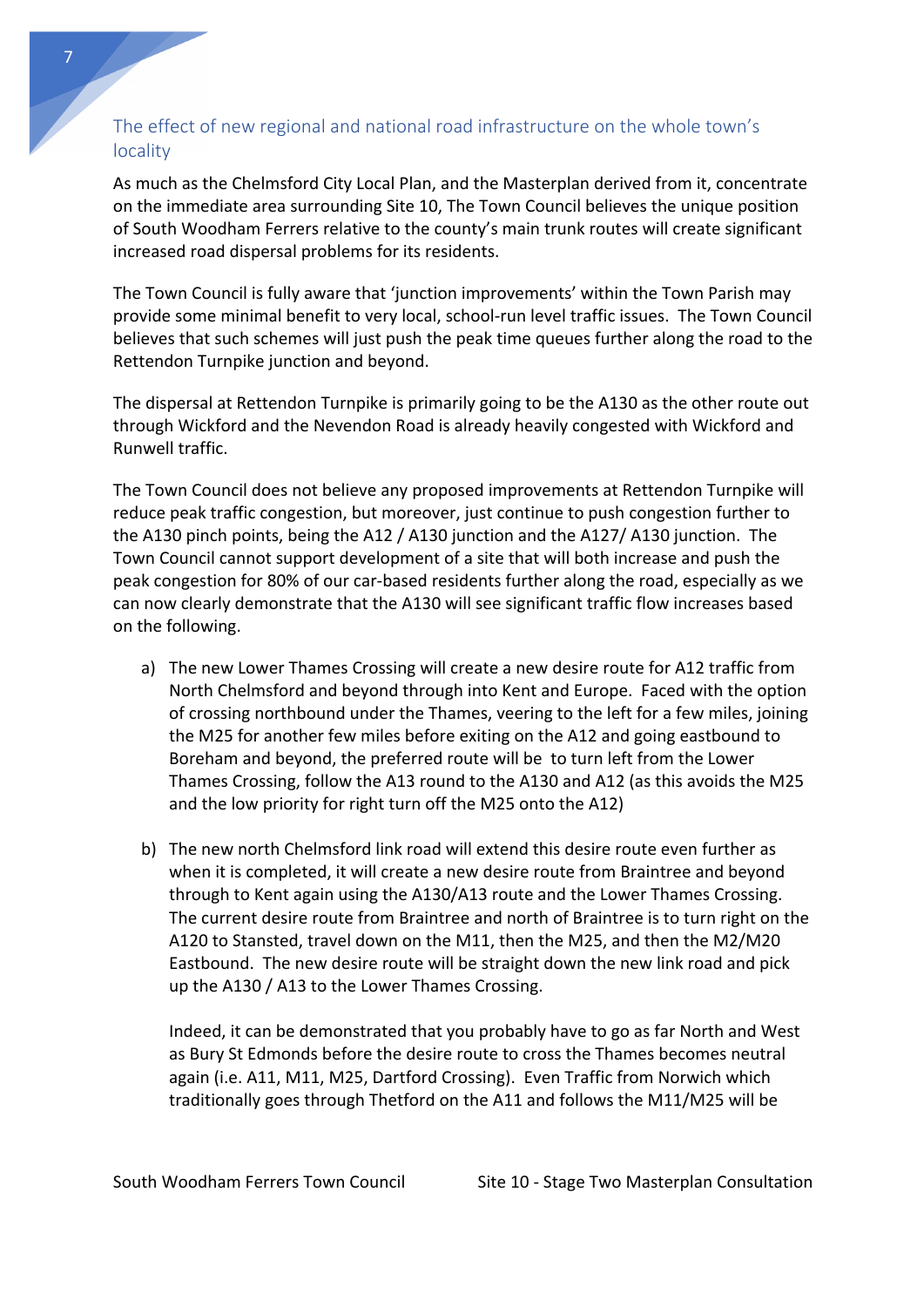offered a better desire route to cross the Thames at the lower Thames Crossing using the A13/A130/A12 link.

These two new significant infrastructure projects (Lower Thames Crossing and North Chelmsford Link road) put tremendous additional strain on the A130/A12 junction (at Howe Green), the ability to ingress at egress at the Turnpike and the A127/A130 junction.

The A12/A130 (Howe Green) junction is totally inadequate to handle this capacity. Of the 15 Ingress and Egress paths available at this junction, 12 of these paths pass through the same single-direction, light-controlled system making it one of the worst designed junctions ever created for the joining of what are and will be two major trunk routes.

The A127/A130 junction is also a classic demonstration of poorly connected priority systems and even an extra exit route directly linking the A127 eastbound to the A130 Northbound will make this route become the preferred route for traffic that may still currently travel through Wickford to the Turnpike, so any benefit will just be taken up with increased traffic.

## Road Infrastructure Conclusion

All of these changes coming and proposed, directly create a disproportionality higher peak congestion flow for the residents of South Woodham Ferrers Residents using the road system and as such, until the modelling is complete and proven and a satisfactory road infrastructure is proposed, the Town Council cannot support the Masterplan for Site 10.

The Town Council believes as the Masterplan does not contain the promised level of detail, and therefore that the process followed for obtaining the due-diligence and the evidence base presented to gain sign off of the Chelmsford City Local Plan is no longer sound. Any local re-painting of white lines or widening of junctions within the town are quite insignificant when the whole peak traffic flow to, through and from South Woodham Ferrers is considered.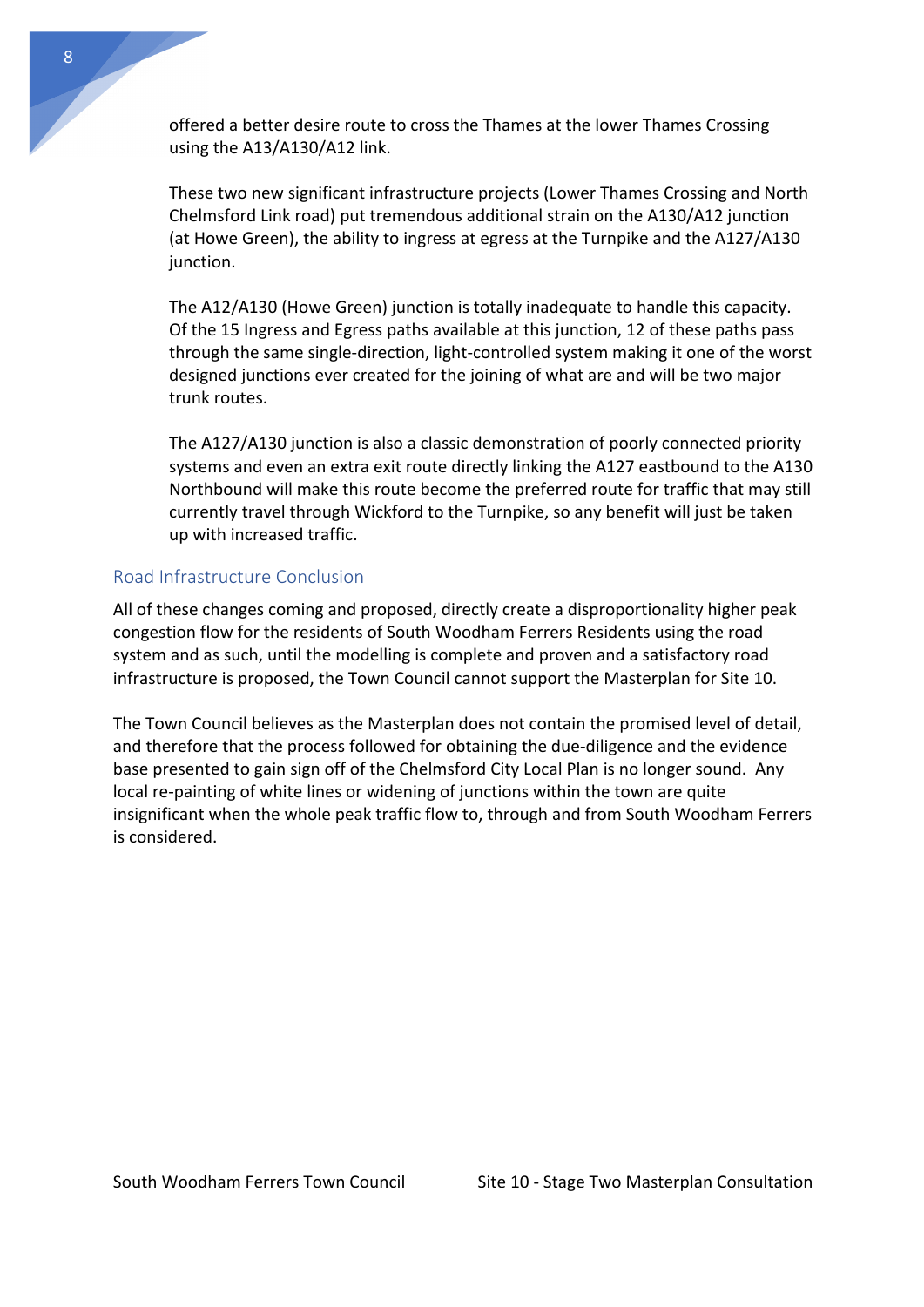# Power Line Infrastructure

We note from the Bradwell Consultation that a new connection to the National Grid will be required. The Town Council concerns break down into two areas.

- 1) The timelines for any changes requiring significant work to the power cable infrastructure passing through Site 10 and the level of public engagement.
- 2) The effects of living near power lines and the understanding that science has moved on from that used when most of the existing National Grid overhead capacity infrastructure through site 10 was originally deployed.

## Timeline for changes

The Town Council has concerns that the timelines for any changes to the power cables on Site 10 may come during the lifetime of the Local Plan and even when part of the new site may be starting to accept residents. The Town Council believes action can be take sooner and the pertinent decisions made to minimise any subsequent disruption to existing and new residents.

Bradwell have confirmed that a new connection to the national grid is necessary. The total GW generating capacity for Bradwell is 2.2GW. Based on that information, we believe one of the following scenarios is true.

- a) A new overhead connection is provided following a similar route to the current one. In this scenario the whole layout of Site 10 would need changing and that would be unacceptable at Neighbourhood and Local Plan level.
- b) If a new overhead connection is provided that routes around South Woodham Ferrers, then the Town Council would prefer the existing path through the town parish to also be re-routed away from the residential areas. This would not be an excessive cost if it was carried out at the same time as the new path.
- c) A new overhead connection could actually follow a shorter route crossing under the Blackwater and joining the grid infrastructure further along towards Colchester. The National Grid should already know if this is feasible based on the dispersal of power and whether this new connection could handle the whole generating capacity. In this case, the power lines through Site 10 could be removed. We understand that the cables have been used for 'load-balancing' but such balancing could easily be achieved elsewhere.
- d) The 2.2 GW electricity cable is a standard delivery size now and technology and building costs are much more understood. A grid connection could be run as an underseas cable straight down the coast to the Thames estuary and connected to the plethora of cables that existing in this area. In this scenario, the current capacity through Site 10 could also be removed.
- e) A second overhead connection could be provided on a totally different route, and power distribution balanced between the existing connection and the new connection. In this scenario, any structural changes required to bring the cables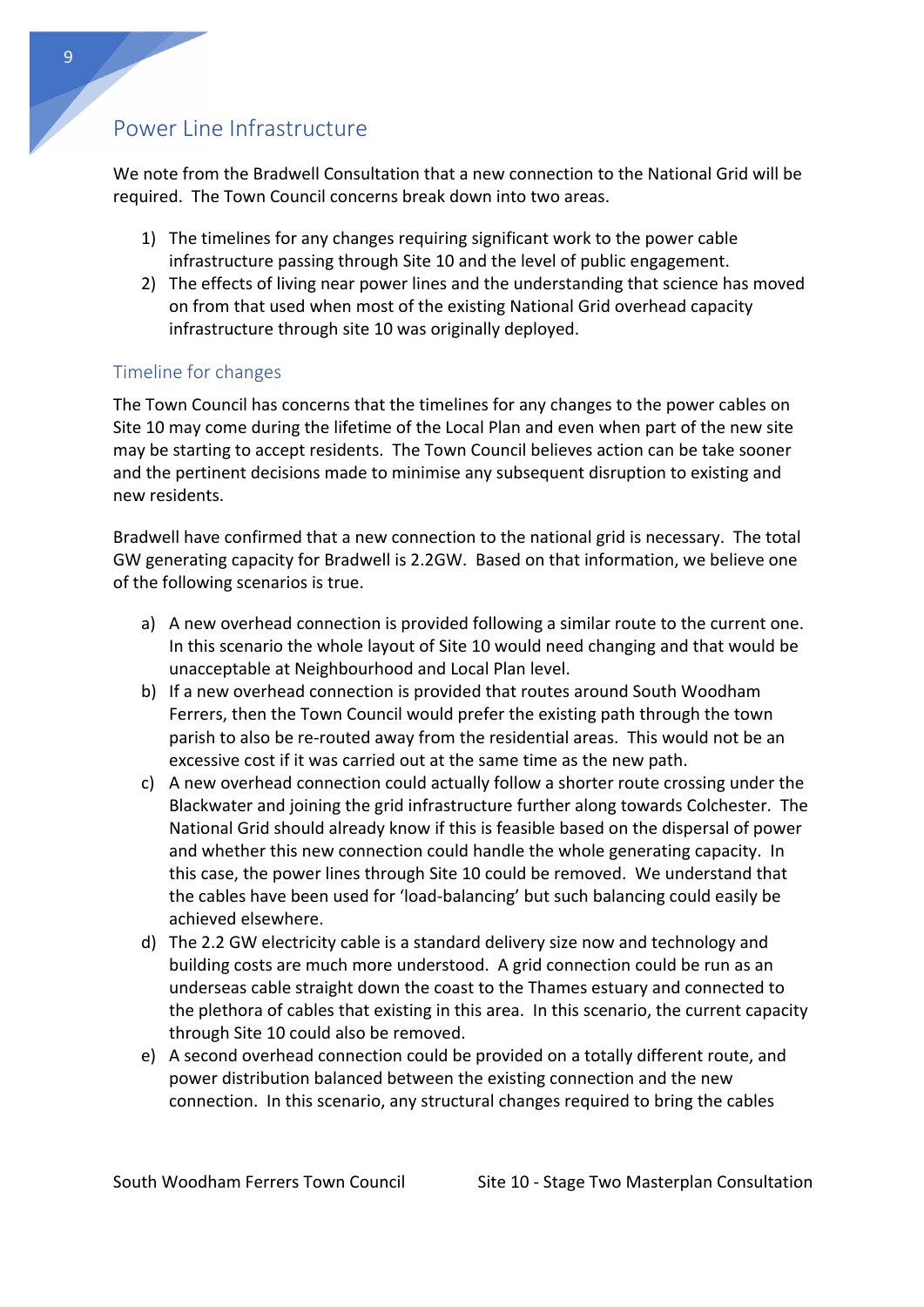through Site 10 into service would already be known and this work could be undertaken before any site development commences. In this scenario we would still ask that the money be made available from the Bradwell project to route the South Woodham Ferrers part of the cable route away from the town and Site 10.

f) The existing route is upgraded to handle the full capacity of Bradwell. If this is the case, this will be already be known, and both work can start on the Site 10 section and if the work is significant and involves new cables we would also ask for a rerouting of the route away from Site 10 as these costs are more readily absorbed if party of a larger infrastructure upgrade.

The Town Council cannot support Site 10 as a development site without clarity in this area (which from above, we have determined could be provided, even before the Power Station gets the decision to go ahead). We do not want a situation where secondary works occur at the site once the site starts development and/or residents have moved in.

## The Effects of Living near power lines

The Town Council has concerns that the proposed area for a primary school, care home, and community centre are situated close to the power line route. In this information enabled world we have concerns that 'residential opinion' could cause revolt and may prevent these facilities being adopted by our new and existing residents.

We are fully aware as a Town Council there are arguments that both claim and counter claim the effect on health of living near or under high power wires are numerous and no official medically respected paper has provided a conclusive answer that there is a significant health risk. However, our concerns are not about the medical science but about a community's perception of it and where perception becomes reality, the problem exists to be solved irrespective of any medical conclusion.

It only needs one child leukaemia case to trigger a trend or one parent to say I am not sending my child to school there, or one allotment tenant to say I am not eating vegetables grown under that and the problem, by default, exists. There are articles that claim living within 600m of such lines can have an effect, but again nothing medically proven.

As such, the Town Council cannot support a development of Site 10 that sits under and near such power lines when they are in active service (and Nuclear power, in its role to provide base line power will be generating at capacity for 100% of the time in most cases). Especially and beyond, the Town Council cannot support the location of services for children and the elderly that are located in very close proximity to national grid overhead power lines.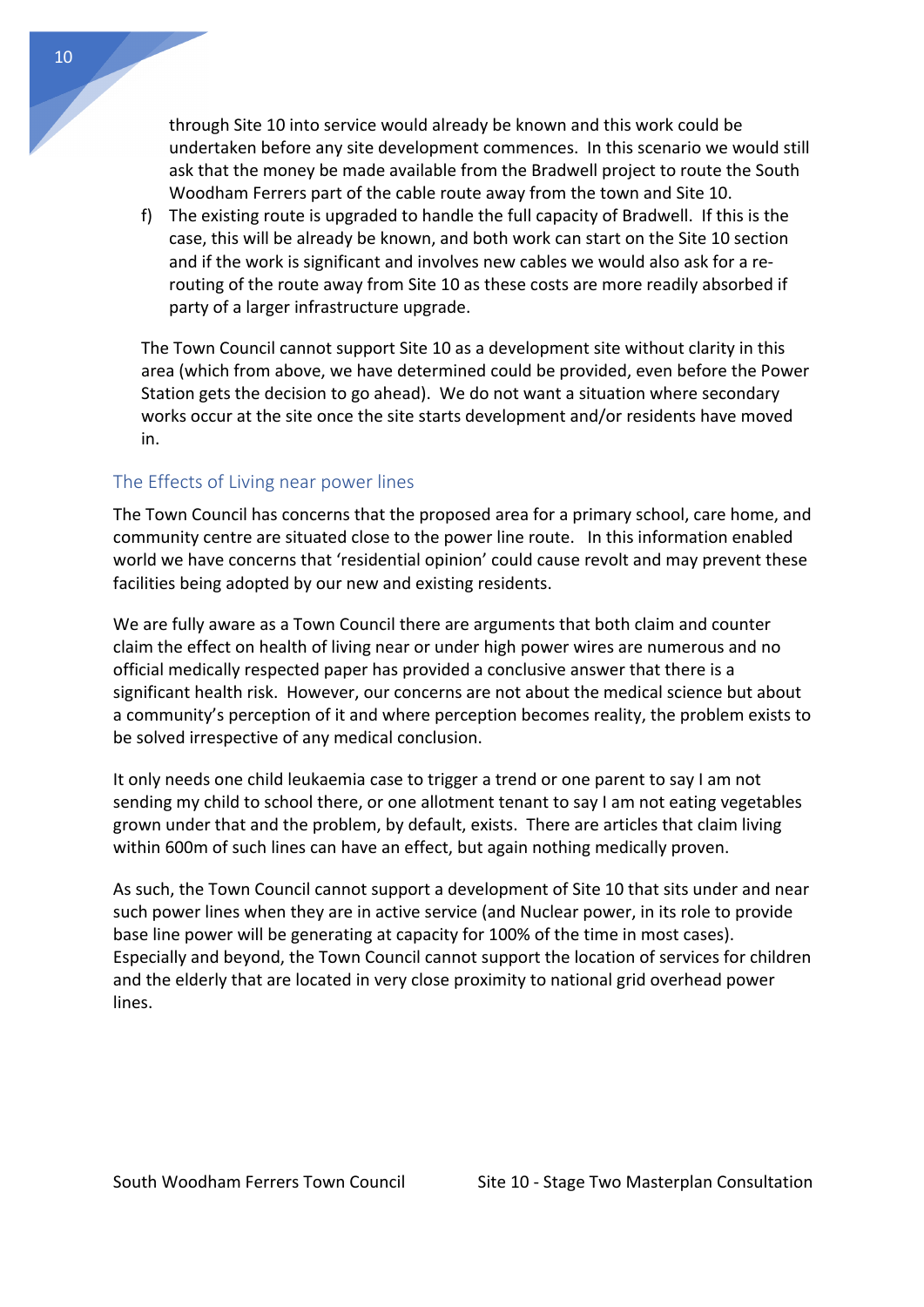# Sports & Recreation Facilities

The Town Council has concerns that the areas of the Site 10 designated for sports and recreation do not have enough detail or longevity associated with them.

The main sports area shown on site 10 has no provision as to what sports will be serviced. Ask any sports club 'do they want better facilities?', they will always say yes.

The Town Council cannot support a Masterplan that does not demonstrate public need of sports facilities. The Chelmsford Playing Pitch and Outdoor Sports Strategy and Action Plan 2016 – 2036 goes someway to identifying need for the Chelmsford district. However, South Woodham Ferrers and Site 10 is too far away from the central provision for the benefits offered within the document to be realised.

There was a lack of community engagement regarding the use of the sports fields and community spaces. We would encourage Countryside and Chelmsford City Council to work in partnership with the Town Council with regard to the individual sports and recreational use of the allocated sites. The Town Council believes it is closer to recognising the needs of the town's residents. On this note, the Town Council would be pleased to liaise with the City Council to determine the best use of the recreation allocations. The Town Council cannot support the development of site 10 without more detail being agreed and supplied as part of the Masterplan.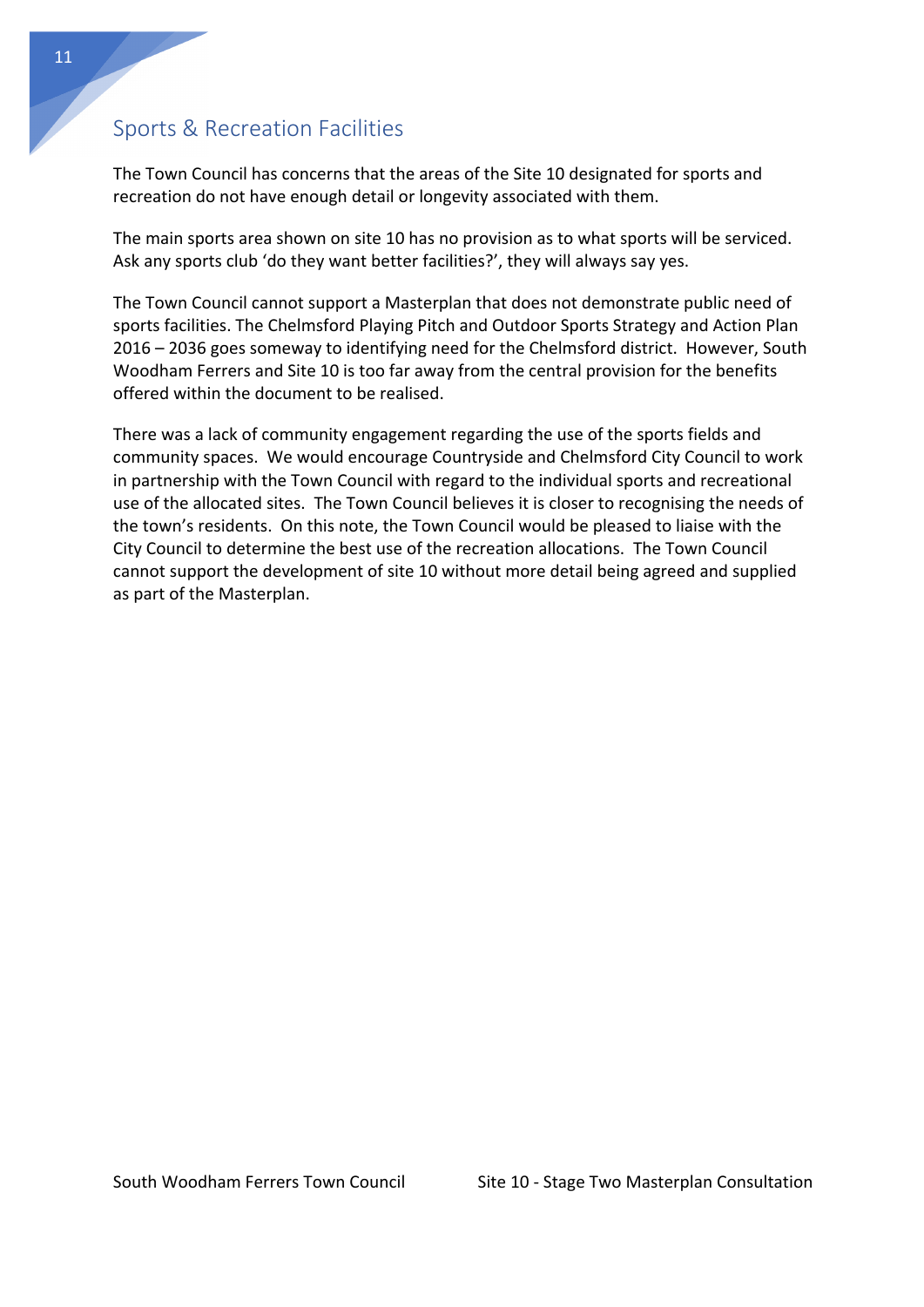# Environmental Infrastructure

The Town Council has concerns about several aspects of the Master Plan that have come to light, and not least of these is the Environmental impact it will have on the area.

South Woodham Ferrers and the surrounding area are environmentally sensitive, evidenced by the fact that we are near "the Crouch and Roach Estuaries Special Protection Areas, RAMSAR sites, and SSSI's (Sites of Special Scientific Interest)". This is a direct quote from the Chelmsford City Council Local Plan, Full Council Edition, May 2020, page 173, paragraph 7.337. This gives the area protection under both National and International Law.

The Town Council examined the E.I.A. Scoping Report commissioned by Countryside Properties and issued in February 2020, and some concerns and contradictions were evident. We put our concerns to the developers, and we have given a summary below of the questions we asked and the replies we have just received.

## Landslides and Natural Subsidence

• The E.I.A. says on page 10 – The application site has undulating typography, with some gradients steeper than 1:15. It states that there is a moderate to high risk of landslides occurring on site that have been identified locally in the East and North of the Application Site. The British Geological Survey says the maximum hazard rating of natural subsidence, within the Application boundary is HIGH.

The Town Council asked what is being done to avoid landslides and subsidence. We were told that Countryside would not develop on the steepest areas, and that a geo-technical investigation desk study noted that there were small scale ground movement and landslip observed on the periphery of the development land. They added that they would decide whether further monitoring was required during further ground investigations.

The Town Council cannot support the development at any locations within the Masterplan site 10 where the risk of natural subsidence is HIGH.

## Surface Water Drainage and Flooding

• The E.I.A. says on page  $11$  – The proposed development could significantly change the surface water drainage on the Application Site, including increasing the extent of impermeable areas.

The Town Council expressed their concerns as the area of Burnham Road/Hullbridge Road that borders the development site that already floods every year in periods of heavy rain, as does the area in the Old Wickford Road, that has a creek at the end of it.

Countryside replied that their proposed drainage strategy would mimic the natural drainage regime for the existing area. There would be numerous swales which would redirect the existing overland flows into the existing watercourses at the same rate as natural flows in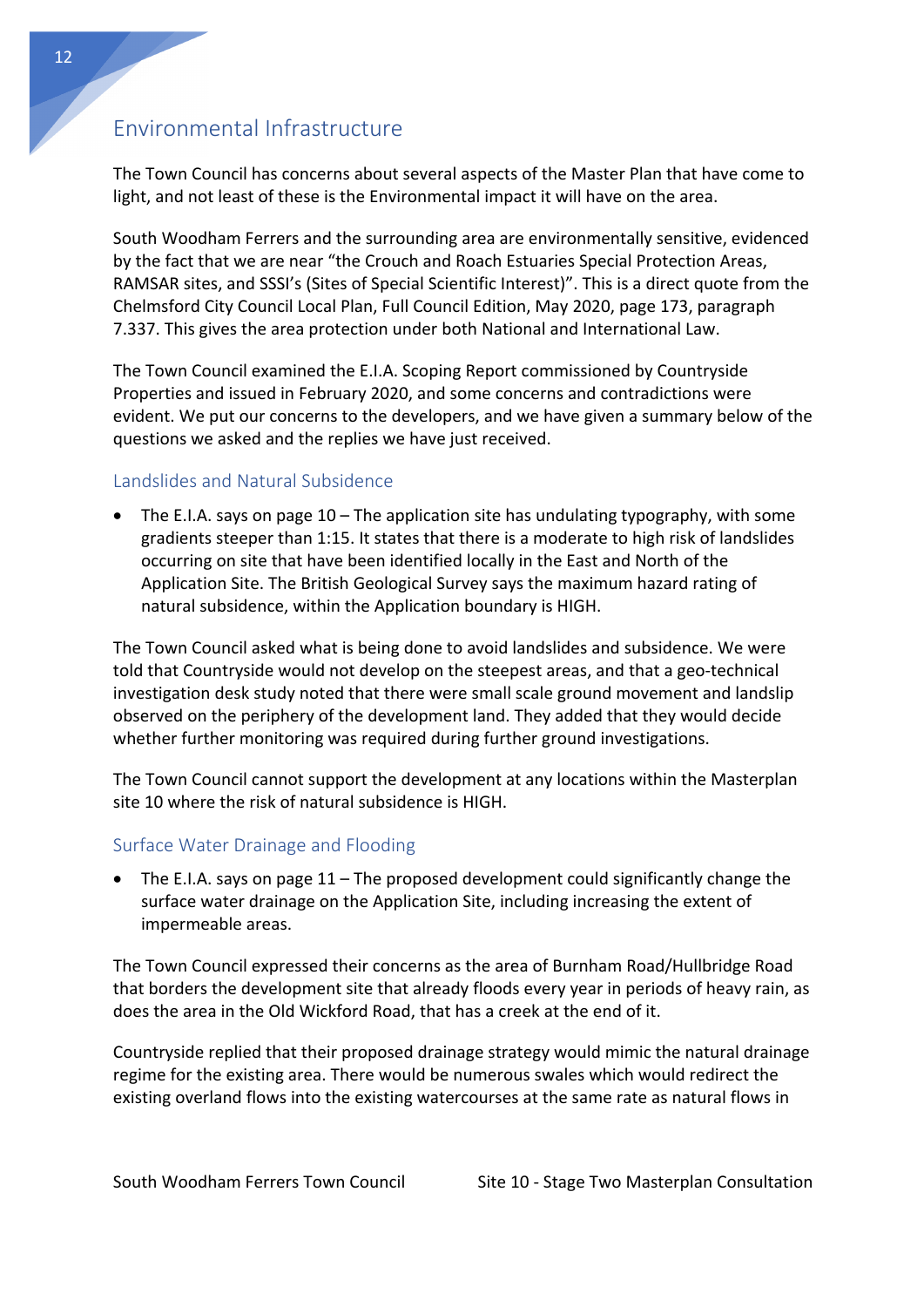the developed sites the drainage strategy would be designed during the detailed design stage, but would, where the positive drainage system is exceeded be directed to detention basins. It would remain there until it could be discharged into the brook.

There is still a question as to how this would prevent a detrimental effect to the flooding issue that already occurs in the area surrounding the site, when reading the E.I.A. report that states that the development will increase the extent of impermeable areas.

The Town Council cannot support development at Site 10 until a full survey that covers the implications of the extended impermeable areas as provided in the E.I.A are suitably addressed. Due to the nature and inconsistencies here at this stage of the total planning process, the Town Council would like to see a comprehensive and totally independent full review carried out of the relief drainage and flood prevention mechanisms and designs being proposed across the whole application site of 1500 homes and all the public service and utility buildings.

### Water Capacity and Sewerage

• The E.I.A. says on page 54 – The Application Site is currently undeveloped and therefore no water is being utilized. **There will be a substantial increase in volume of water required and commensurate wastewater generated by the proposed development.**

**A single surface water sewer is present on the Application site.** The surface water discharges into the watercourse beneath the unnamed ordinary watercourse B1418 in culvert. **Two surface water sewers are present in the B1012 Burnham Road, and are at A LOWER ELEVATION to the majority of the Application Site, as is the foul sewer adjacent to the Burnham Road.**

The Town Council were concerned about the capacity of the existing water and sewerage systems to cope, with the 1,500 homes we are now expecting (a 50% increase on the figure quoted in the newly adopted Local Plan), and the safety of our residents should there be issues with fresh water supplies and possible sewage overflows.

The reply from Countryside said that "There is expected to be sufficient water capacity to cater for the development. However, discussions are ongoing with Anglian Water with regards to any improvements that may be required within the network, and they are carrying out a capacity assessment to fully understand the existing capacity and any improvements that may be required"

This does not allay our concerns regarding the views expressed by the E.I.A., and we would hope that this issue is definitely determined before any Planning Application is sent in. We feel as a Town Council that the welfare of our residents and the environmental issues of the proposed S.G.S. 10 must be addressed. We also note that Countryside are liaising with Anglian Water who process the sewerage for South Woodham Ferrers and not with Essex Water who supply the mains water service.